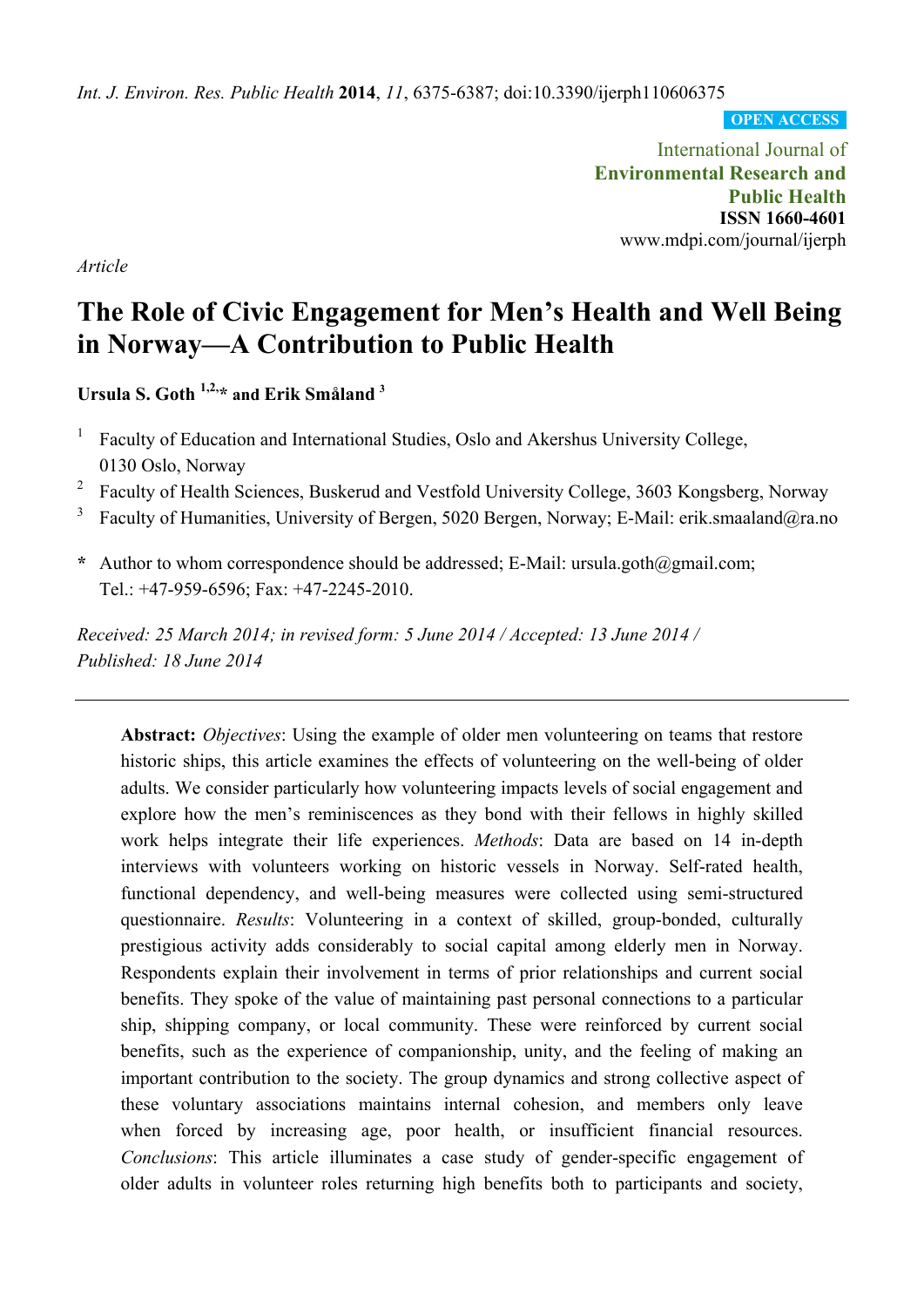and adds knowledge to public-health programs and policies in the volunteer- and cultural-heritage sector.

**Keywords:** volunteer; social determinants of health; civic engagement; cultural heritage; elderly; health outcomes

# **1. Introduction**

Positive health outcomes linked to volunteering may offer a promising avenue for increasing longevity, especially among older adults, who face increasing risks of poor health often compounded by social isolation [1]. In Norway there is a rising awareness about the need to involve adults in the community, and especially older men. Creating opportunities for participation in civic engagement in later life can have a significant impact on the social aspects of live and health in general. The present study examines an important, but not widely appreciated, dimension by which health and health-equity can be promoted: via policies that facilitate and nurture—without directing—community participation in group-based volunteer efforts. Such policies are particularly important if geared toward those facing greater social inequality.

With this focus, this article seeks to contribute to the understanding of tailored, voluntary activity a specific age group that finds itself often without an attracting activity or engagement possibility. In this article we focus on mature men and their experiences volunteering to restore or operate historic ships in Norway.

## *1.1. Volunteer Work and Activities at a Societal Level*

The term civic engagement is derived from civil society. These terms serve to contrast the space for social engagement, community, mutual recognition, and pursuit of interests that exists among individuals, and in contrast to the state and its power [2] or economic relations. Voluntary activities define civic engagement. Structures for civic engagement might range from local *ad-hoc* groups to permanent organizations with local, regional, national, and international branches. These structures serve to allow individual social networks to extend beyond neighbors, family, and other inherited links, to include people who share one's personal views and interests nationwide or beyond.

A key aspect of social isolation among the elderly relates to loss of a spouse, one of the biggest losses a person can experience. There are differences in how older men and women perceive this [3]. Men tend to socialize outside the home, in contrast to women who tend to maintain social contact with friends and family at home. Here women meet to chat and vent emotions, while men tend to seek out groups with a shared activity as focus [3].

Volunteer work is an essential aspect of civic engagement, and researchers highlight its essential aspects as being non-commercial and autonomously chosen [4,5]. While not all forms of civil engagement might be seen as unambiguously socially positive—e.g., vigilante groups, or mobilizations against immigrants—most are skewed in pro-social directions. Seafaring has from time immemorial required the tightly integrated labor of isolated groups of males together facing enormous risks,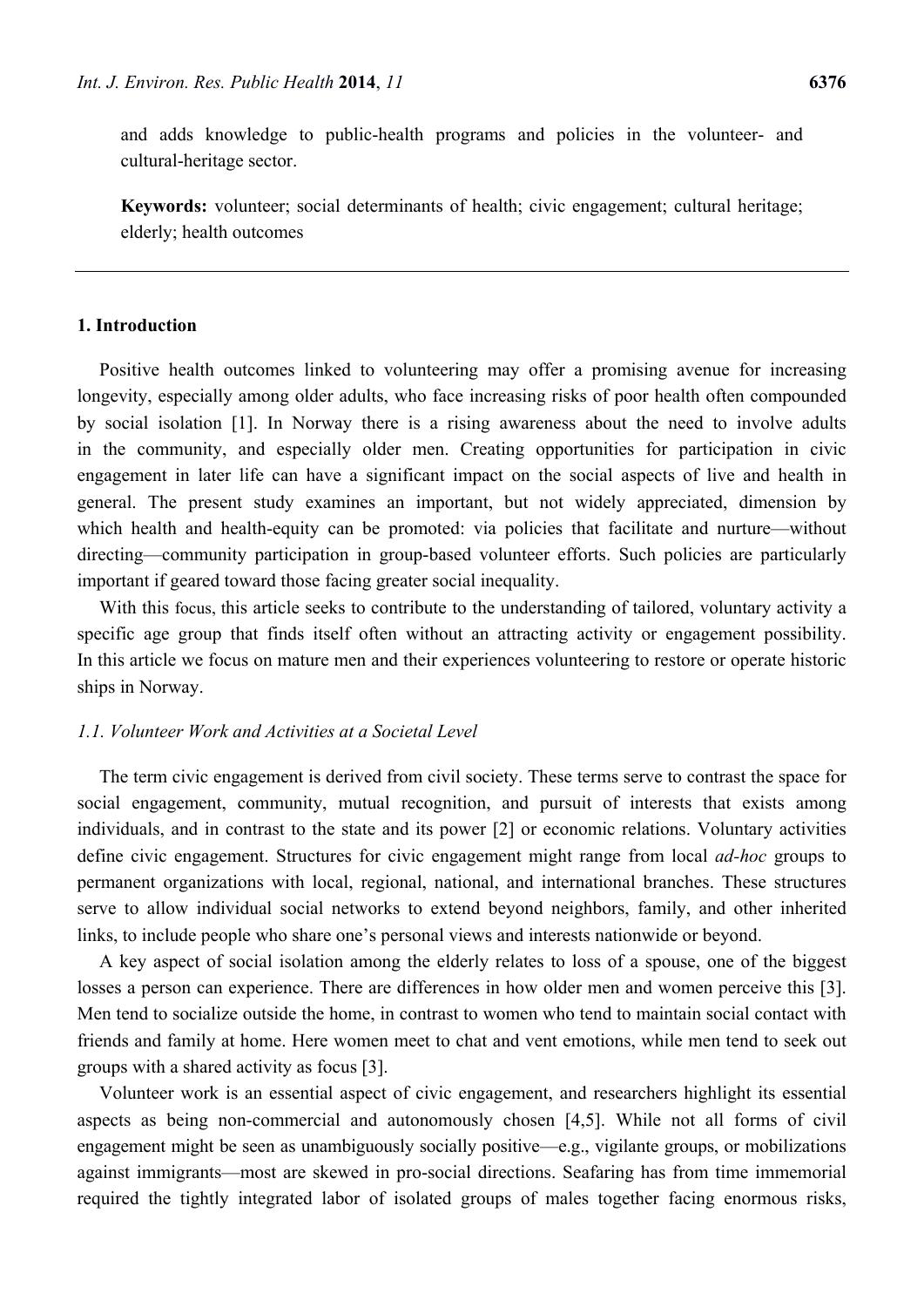usually for the good of their communities, and demanding high levels of bonding, coordination, and sacrifice over long periods, so it is a *locus classicus* of many of these dimensions of the pro-social*.*  Especially in the Norwegian context, with its maritime traditions so culturally fundamental, working together in a voluntary association aiming to restore or maintain historic ships is an example of civic engagement that serves broad interests of cultural stability, collective identity [6], and social cohesion [7]. An aspect of this self-reinforcing virtuous circle is how civic engagement promotes the health of volunteers by increasing their social capital [8], which is linked in turn to broad societal measures of communal health [9] as shown in epidemiological studies by Berkman and Glass [10]. The linkage between high social capital and rich communal ties on the one hand and individual health on the other can be seen, for instance, in how life expectancy is greatest when these come together. Intriguingly, community size does not appear to be relevant variable [8].

Restoration of historic ships by volunteers has a long tradition in Norway [6,11]. Most historic ships in Norway are privately owned, however their restoration is often funded by the state, but only insofar as covering cost of equipment, parts, materials, and specially-commissioned work, with no reimbursement for labor [6]. Despite public funding, the work of restoring and maintaining these ships is directed and handled by crews of volunteers [6]. With its maritime traditions historically central to Norwegian identity, the preservation of old ships is culturally prestigious. Volunteers in this area both enjoy the status of doing work with recognized meaning and represent a significant resource in Norwegian society [6]. Volunteers are mostly men between ages 17 and 85, with some two-thirds in their 50s and 60s [6].

One dimension of a larger trend toward higher individualism in Western societies is suggested by research that indicates a rising commitment and growth in non-organized volunteering, focused on the personal rewards of altruistic service but without the requirement of formal memberships [12]. Whatever its structure or motivation, volunteers' efforts on the ships receiving state funding in Norway was estimated for 2009 to have a value of approximately 5.5 million euros in unpaid work [6].

Social benefits of volunteering redound to the volunteers themselves, and in particular show a positive health impact. The authors further conclude that socially-inclusive volunteering yields health benefits, with especially positive effects on older people.

Social inclusion has been widely recognized as a key social determinant of health. As defined by the World Health Organization, the Social Determinants of Health (SDOH) are the conditions in which people are born, grow, live, work, and age; included in this conception, but extending well beyond it, is the local health system [7]. These circumstances are shaped by the distribution of money, power, and resources at global, national, and local levels, which again are influenced by policy choices [7]. In 2008 the World Health Report showed that health and health equity are a function of determinants that are broadly categorizable as social, cultural, and material. Every aspect of government and economy has the potential to affect these outcomes. In a specific situation, of course it might be difficult isolate, for instance, social and cultural determinants.

# *1.2. Volunteering: Impact on an Individual Level*

Each volunteer experiences volunteering differently, but shifting overall patterns can be seen. Today there is a growth in individual, spontaneous, non-organized participation among younger adults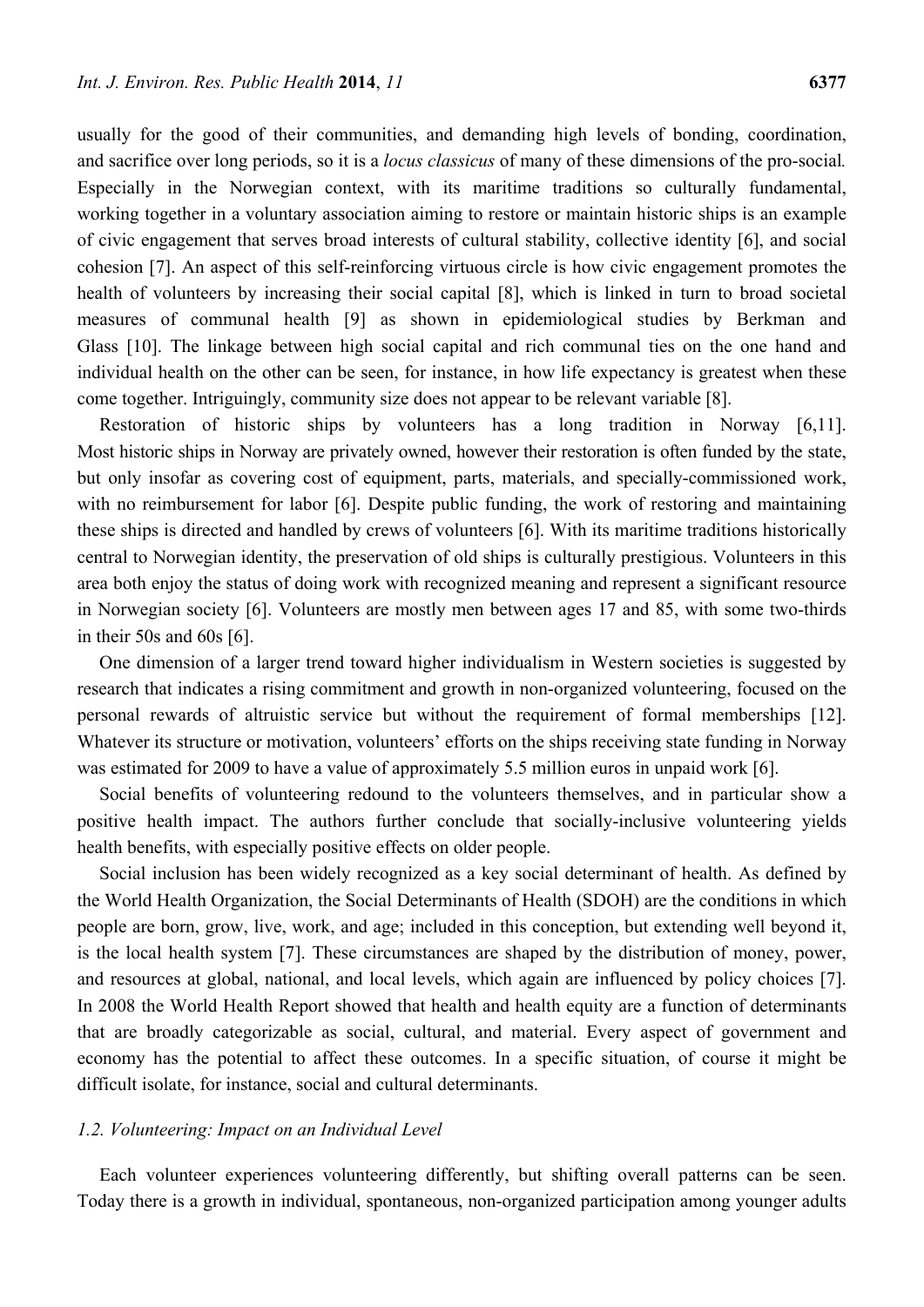in Norway, suggesting a changing picture of civic engagement, away from more organized and structured forms [13]. In this study we understand the latter as traditions—group-specific frames of understanding and structures of meaning.

As participation as is not only seen to strengthen ties to the local community, it is also seen as a potential pathway for social capital to influence health outcomes [8]. Improving health and well being require empowering individuals by community participation and social cohesion [7]. Recognizing this impact has led to a focus on SDOHs in health policies internationally [7].

At the same time more and more elderlies are keeping up their activities in traditional organized volunteering [13]. According to the continuity theory, adults show inertia in persisting with previous and present activities and mental structures. By adapting strategies to sustain previous activities the individual experiences the feeling of continuity [14]. Gender and age are significant parameters of choices of leisure-time activities including volunteer work. International literature tells us that most volunteers come from wealthier, more educated sections of society, are female, and married with children [15]. Age as well as gender are significant parameters of how leisure time is used. Motivations for volunteering change during the life cycle. Research showed that volunteers with children living at home are less likely to volunteer, and spend less hours in volunteer work [16]. Divorced males are more likely to volunteer than divorced females, but older widows tend to increase their volunteering activities [16]. There is equal involvement in volunteer work between genders in older age, but woman are more socially active earlier in life [17]. A local study shows that male volunteers over the age of 67 are the most active with regard to volunteer efforts [18]. A volunteer activity that particularly attracts older men, and those skewed toward "blue-collar" rather than "white-collar" backgrounds, is a particularly interesting case study. In a previous study we found that volunteering within ship preservation attracts this group [6]. We go on now to explore deeper the reason for this attraction, examining the reasons, motives, rewards, and broader social and health impacts of this participation. In Norway research shows that younger women participate more than younger men but that older men participate more than older women [13].

Living in fast-paced, continually technologically destabilized modern culture is often experienced as volatile. The experienced reality fills up with the new and not-yet-categorized while the known and appreciated is fading. This process even involves cultural categories and concepts. The feeling of loss generated can mobilize volunteers to organize, save and restore key objects that incarnate important meanings and experiences of the past. Restoring these objects together and reliving memories prevents the feeling of loss and uncertainty, and simultaneously generates new sources of social capital. These themes are clearly displayed in the interviews, where volunteers refer to personal experiences and memories as they speak about what motivates and rewards their volunteer work.

As volunteers contribute to society, they also earn social appreciation and respect. Findings from a number of studies show a strong relationship between volunteering and health [19], as well as self-worth. Both social inclusion and the gaining social capital might here be seen as reward for volunteer work. A model for this is offered by Social Integration Theory [20], which suggests how multiple social roles provide meaning and purpose in life and additionally promote social support and interaction.

Social activities alone encourage feeling good about oneself [21]. Volunteering can support not just hedonic feelings of well-being [22], but personal development and growth, and a sense of finding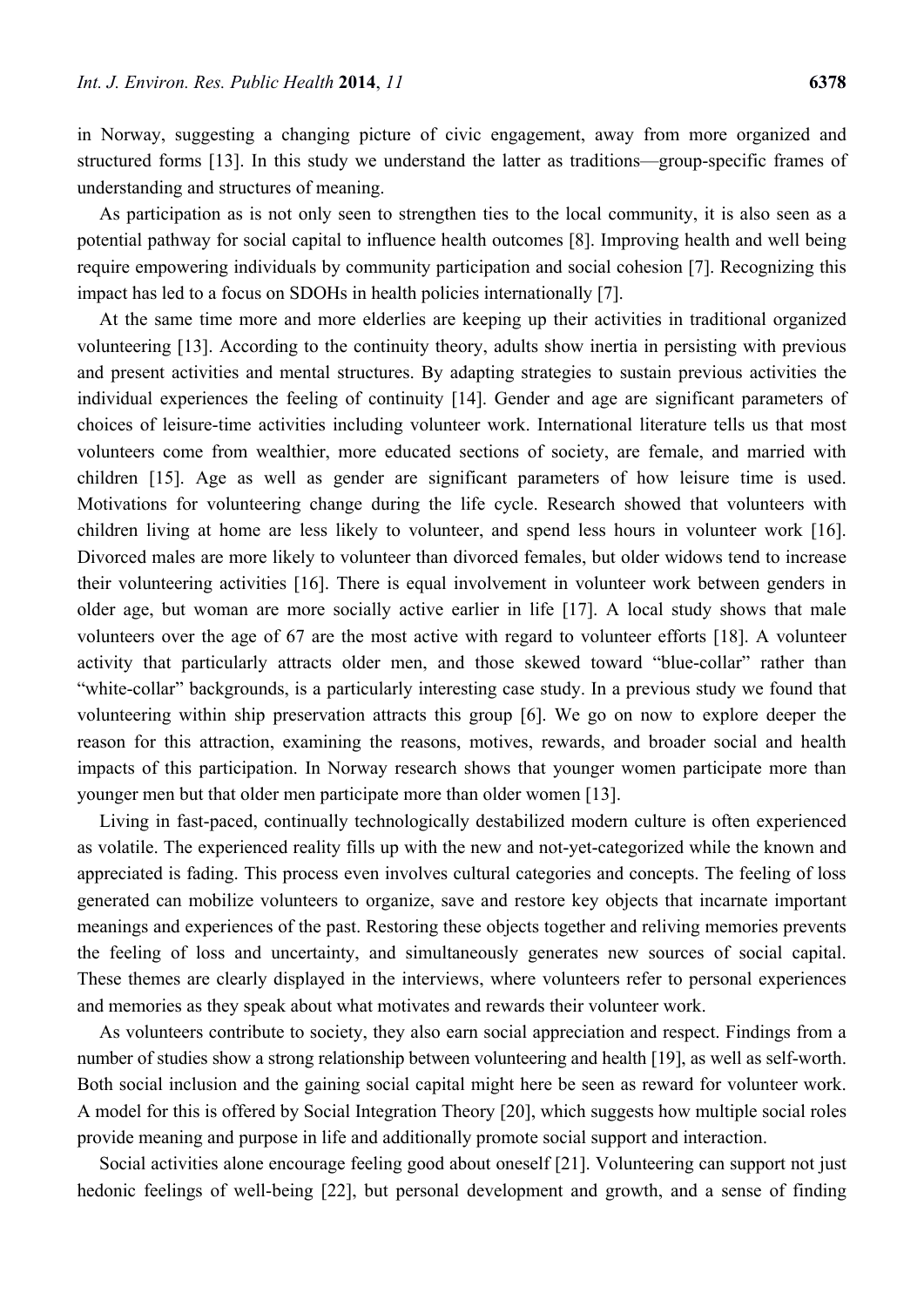meaning in one's life. The positive impact not only directly benefits individuals but also those close to them [15,23].

Empowerment of elderlies as defined by WHO is understood in relation to the social discrimination older persons experience by being excluded from decision-making by age or disability [24]. Barriers to empowerment lie ingrained in current Western cultural norms, abetted by fast technological change and a valorization of novelty and youth. Additionally elderly people often face problems to adapt to the changes arising simply from old age. Frequent consequences are experience of powerlessness, helplessness, low self-esteem, and low self-efficacy [25]. To prevent elderlies from becoming passive and facing the risks to health social withdrawal entails, contact with the community needs to be supported.

Feeling both good about one's situation in life and about oneself by empowerment, enforces a greater sense of satisfaction; namely to contribute to society [15]. This sense of "to matter" or "to make a difference" are significant for everyone. It is easy to overlook health implications, yet such meaning is implicit in the definition of "health as a state of complete physical and mental and social well-being and not merely the absence of disease or infirmity" [26].

International research demonstrates that volunteering leads to better health and that older volunteers are those most likely to receive physical- and mental-health benefits from their volunteer activities [15,27–29]. This effect might be connected to "culture" through the concept of reminiscence.

In one review, volunteering as a public-health promotion intervention, was found to improve physical and mental outcome variables [30]. Another longitudinal study, originally including over 10,000 informants, showed that the consistency of volunteering over time is positively related to both well-being and self-reported health [15]. Piliavin and Siegel's study showed further that less-integrated volunteers benefit the most. Other studies propose that older adult volunteers may enjoy good health and longevity because being useful to others instills a sense of being needed and valued [31]. Here Morrow-Howell *et al*. conclude in their study that there is a correlation between hours of volunteering and a higher level of well-being, independent of social integration, race, or gender [28].

Recently published research shows that the feeling of purpose in life may extend ones lifespan [32]. These findings underscore that the positive effects of volunteering for elderlies is more than an effect of selection bias, presuming that healthier elders are likelier to volunteer in the first place. An ideal of "active aging" especially warrants extension to a wider proportion of vulnerable elderlies characterized by low activity and social withdrawal.

#### **2. Methods**

#### *2.1. Definitions*

*Volunteering* as used in this article is understood as an organized, private, self-governed activity without a predominantly commercial purpose or expectation of personal profit. This is leading to the assumption that non-profit organizations promote common good and that volunteer's work is performed without the expectation of personal profit [4].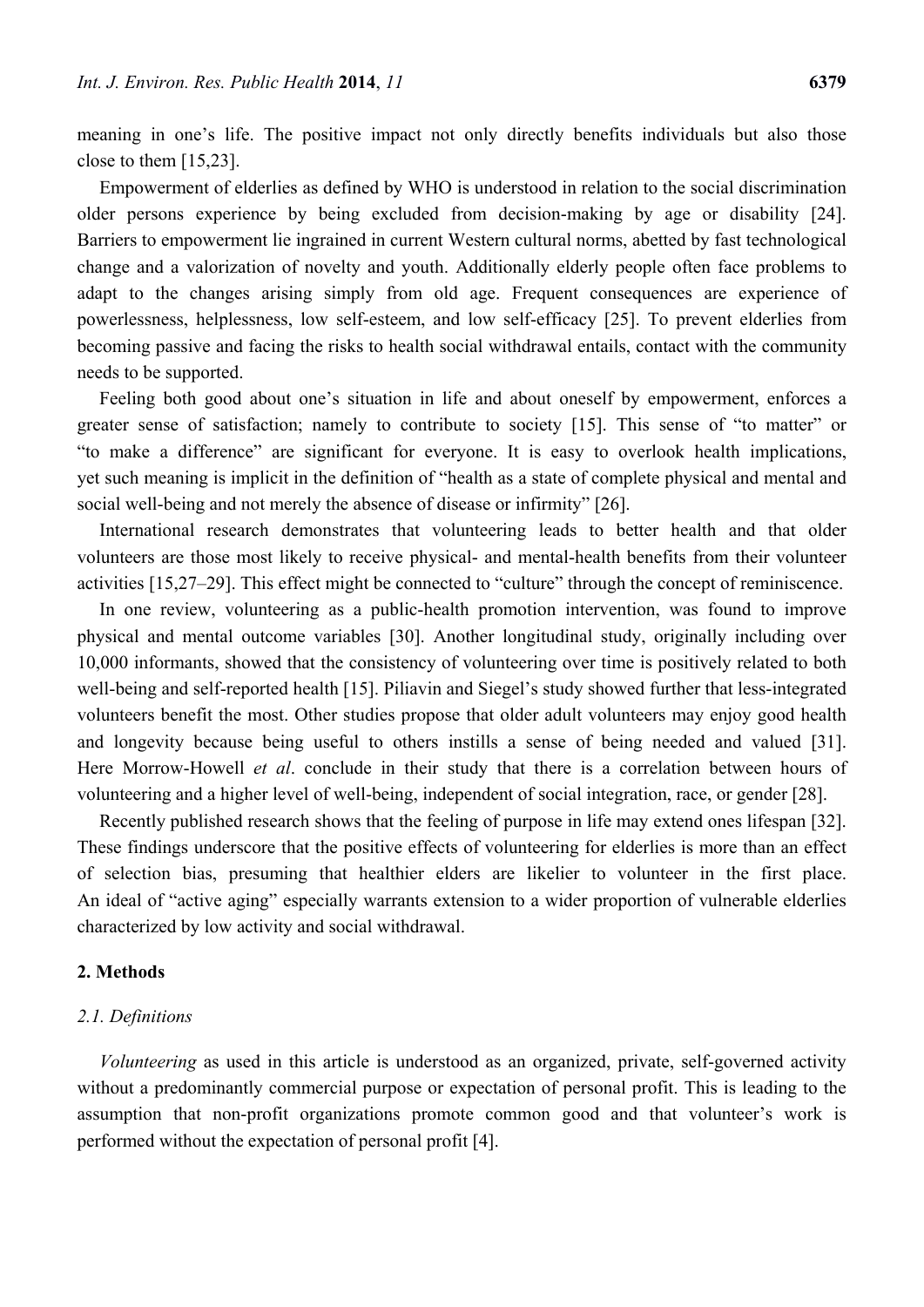*Empowerment* is in this article seen as an approach to increase the capacity to act both of individuals and groups of people, and entire communities, through a combination of top-down and bottom-up processes [33]. It is furthermore seen as an approach, mounting in a community capacity-building process.

# *2.2. Data*

Our data are based on 14 in-depth, semi-structured interviews, from randomly selected volunteers working on ships receiving funds from the Directorate of Heritage for the year 2009 [6]. Representing the field of volunteering on historic vessels the 14 informants were male, age 18 to 74, representing an age distribution common in the field of volunteer work on historic ships [6]. Two were in the age group 18–30, one in the group 31–50, ten in the group 51–70, and one informant in the group 71 and more. This represents the overall age distribution in the field of volunteer ship preservation in Norway [6]. All except one of the interviews took place on-board the individual volunteer's vessel, were based on a semi-structured interview guide, and varied between 60 to 90 min and the informed consent was signed before the actual interview took place.

## *2.3. The Data Collection, Analysis and Ethical Approvement*

These interviewees were each participants with one of the 82 Norwegian volunteer organizations receiving state funding for preserving and maintaining a total of 90 historical ships in 2009 [6]. Data saturation was achieved by the 13th interview [34].

After each interview the authors coded, clustered, and grouped and thereafter analyzed the gained data on the basis of grounded theory [35]. The analysis started with open coding in order to capture important concepts and themes and to illustrate central statements. Deductive methods were used to assess variation in the material. Next we identified key themes that emerged across all groups and interviews, as well as unique issues mentioned only by a single respondent, all based on reflection on the material by authors [34]. Based on the analyzed data, the following categories emerged: (1) Relationship to the individual ships or site; (2) Expectations and experiences of companionship and (3) Experience of empowerment.

To control for bias and to assure consistency both authors (Ursula S. Goth and Erik Småland) validated the data individually, thereafter comparing the results [6,34]. All interviews were recorded on tape and transcribed thereafter. The Regional Committee for Medical and Health Research Ethics (Norway) approved this study (reference number 2010/173a), though the authors accept responsibility for all limitations.

#### *2.4. Limitations of the Study*

The interviewer (Erik Småland) has experience as a volunteer and is employed by the funding body, a factor that might unconsciously bias reliability and validity. To counteract that risk, the co-author (Ursula S. Goth) analyzed all data after transcription and before acknowledging the interpretation of Erik Småland. The hermeneutic impact that the interviewer might have on interviewees could not be adjusted for. Additionally, a recall bias by the volunteer must be accounted for, because the interviewed volunteers relied solely on their memory. Furthermore the small number of informants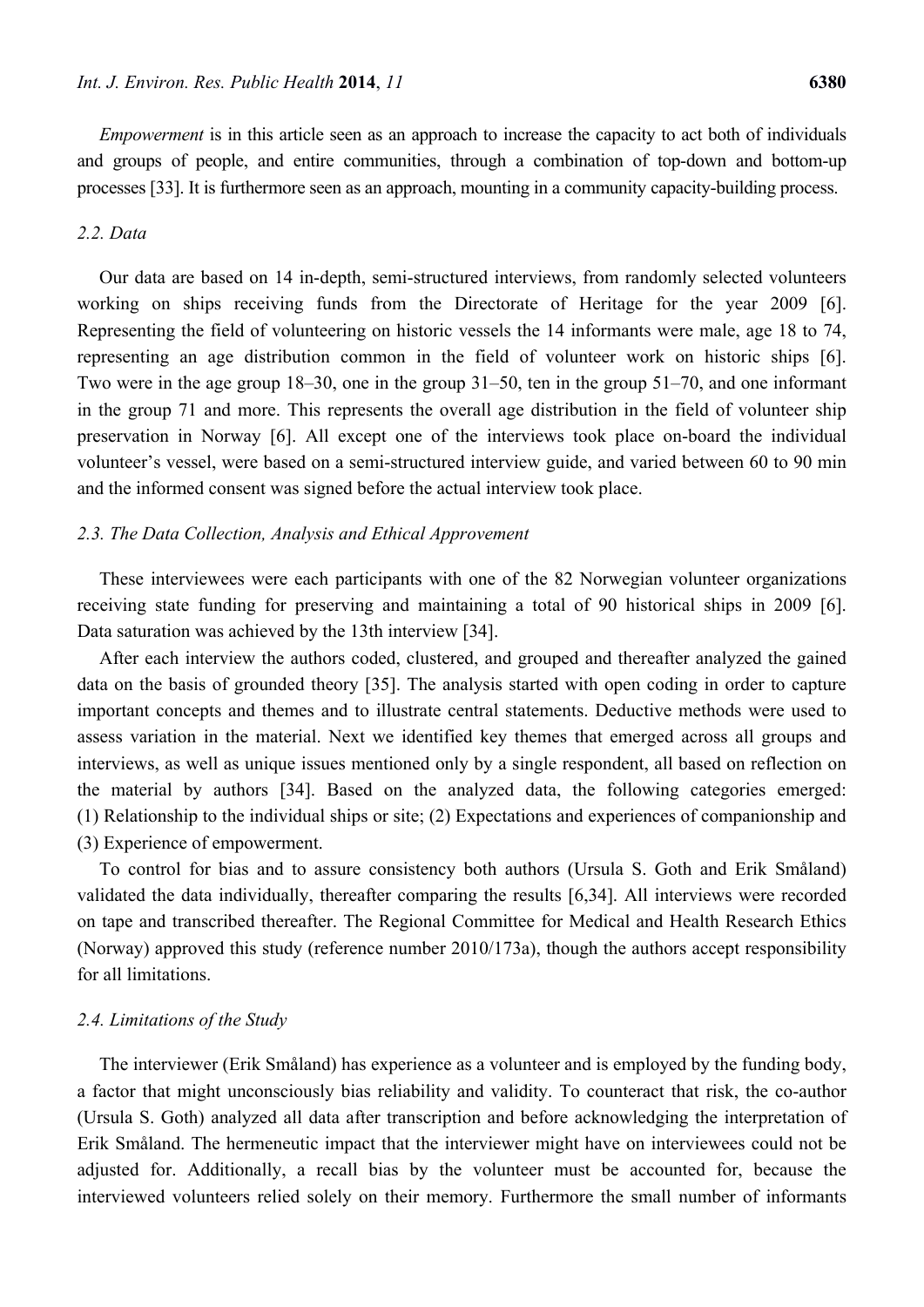included in this study limits the validity of the results and can only indicate the motives and impact for mature men already engaged in volunteer work in Norway.

#### **3. Results and Discussion**

To enhance the contents of the study, the four major categories the emerged from the analysis are consecutively presented and illustrated with empirical data [36].

#### *3.1. Relationship to the Individual Ships or Site*

"I grew up with boats—ferry boats I mean. When I was a boy we went on the dock every time the ferry came and took the rope and… So I have a tremendous connection with these boats." *(Volunteer 1, male, 53 years of age)*.

The volunteers interviewed showed a distinctive, often personal, relationship to the particular ship on which they volunteered, or to the ship's original company. A background in maritime-related jobs was frequently mentioned. For many older respondents, their volunteer work was a form of reminiscence, a framework on which they could organize, remember, and retell personal stories, allowing them to live vicariously in "the old days". The boats moreover, as immediately present objects, gave tangible and public reality to their personal experience and a shared heritage [11]. As publicly prized objects—the government was after all funding their restoration—the boats linked these personal experiences to a shared heritage and represented a means of projecting their memory into the future.

"We grew up there—so we have been here since childhood, where we used to travel by boat to the town!" *(Volunteer 9, male, 71 years of age)*.

Volunteers often emphasized their personal interest in a particular ship or the company that had operated it, perhaps through past employment or other connections with their own lives. These connections were varied and often woven into the individual's life narratives [6]. The particular vessel was experienced as a "touchable part" of history, helping bridge both the individual's own, as well as the larger social, present and past. Those inter-temporal connections, moreover, were validated by being part of a shared recognition, strengthened by the fellowship keenly felt with the other volunteers.

"…old boats, are like pieces of jewelry. I cannot explain it. I am so fortunate to be able to participate. Yes, it involves lots of work, but we have it wonderful, are a nice crowd and experience nice day trips." *(Volunteer 6, man 53 years of age)*.

Volunteers showed a highly special interest and personal relationship for one particular ship or the ship's original company. Based on our data we see the importance of local history in attracting many of the elderly volunteers, as well as the validation that comes from meeting and working with others who share their interests.

Within the Continuity Theory of normal aging [14] we see that adults preserve and maintain mental structures by using past experiences of themselves and their social world. This perspective clearly applied to our data, as volunteering proved closely related to personal ties and respondents' personal sense of history. Moreover, these individuals' memory was shown to be a vital constitutive element of identity-formation—unlike professional historical narratives, it is personal and invested with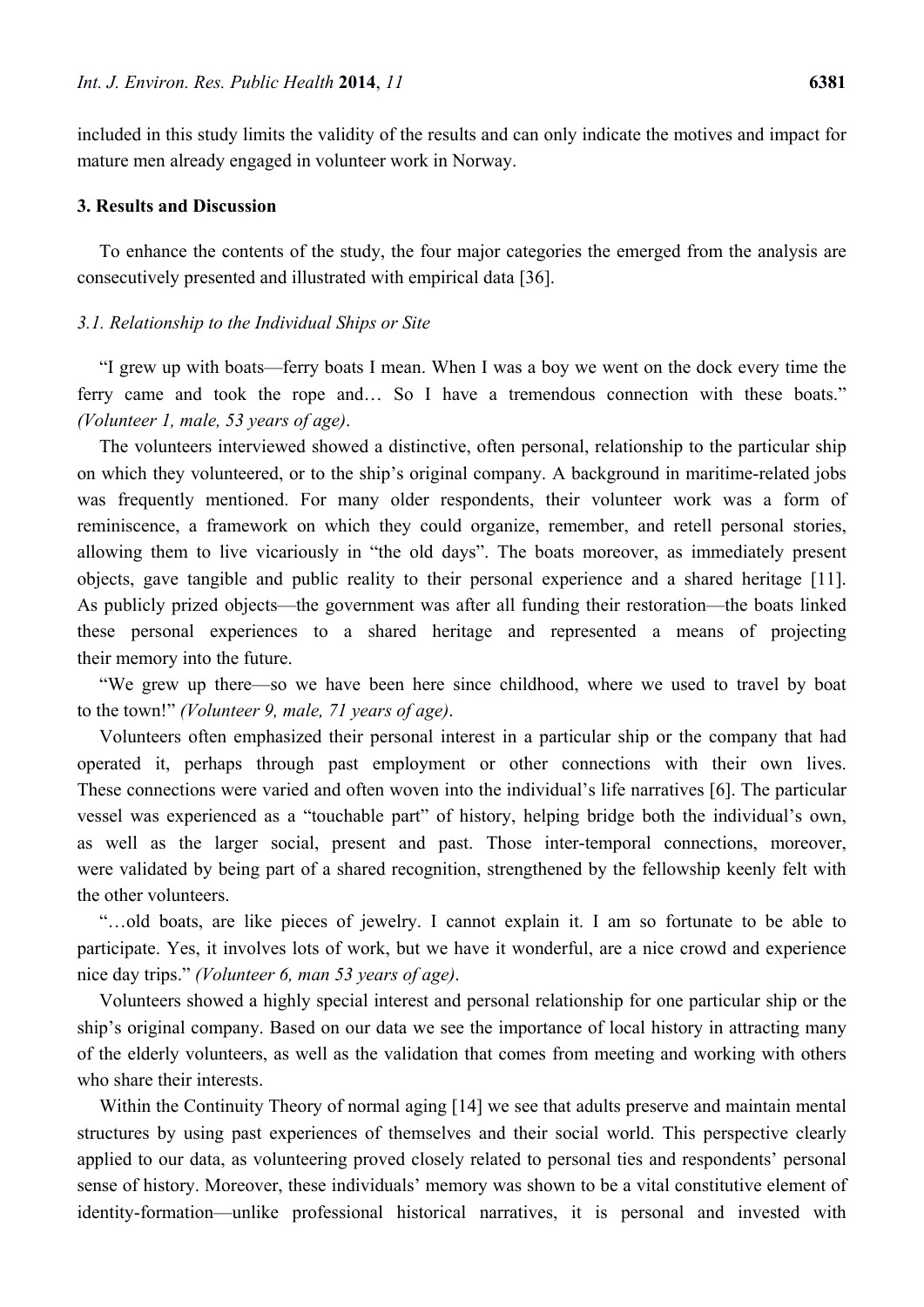emotive power [37]. A previous Norwegian study likewise found that the most frequent motivating factors among volunteers in the heritage sector care closely related to personal experience [38], bolstered with ideas about the intrinsic value of the labour itself [39].

## *3.2. Expectations and Experiences of Companionship*

"…I was attracted to the atmosphere. One thing are vessels and heritage protection and another is the environment on board. Here I met exciting personalities. And maybe—silly to say—a masculine environment. A somehow rough environment." *(Volunteer 7, male, 58 years of age)*.

Previous research shows the main group of volunteers in the field of ship preservation are men over the age of 50 with the desire to join a fellowship and at the same time to support a cause that they believe to be important [6].

But our data also indicate that deep knowledge and skills many of the volunteers brought to this work—skills and experience historically associated with working in groups of males—was also of key importance. A similar finding is seen in a study by Mjelde-Mossey and Chi [40]. We therefore assume that the gendered character of this volunteer work was seen as a positive factor. That volunteers recruit primarily from their social networks and within their own age groups leads to the assumption that work on historic ships becomes something that both binds and animates the social network of a growing segment of older men [6].

"…using historical techniques (methods), and to meet like people similar to me. The social aspect was the most important." *(Volunteer 5, male, 66 years of age)*.

Our data shows the strongest motivation for participation is the social aspect and having a good time. These expressions of unity and companionship were emphasized in nearly every interview. As those activities present an arena for social cohesion the vessel is recognized as a meeting point, a place where they might feel needed in their effort to serve their community along with their peers.

"...well just to have fun. I like it here very much, and therefore I continued to come." *(Volunteer 13, male, 18 years of age)*.

"I've got good friends there (at the vessel), you might say. So this has meant a lot to me personally, it really has." (*Volunteer 9, male, 71 years of age)*.

Volunteering was described as a function of social interaction between the individual and his social surroundings. By volunteering, new links are created connecting people outside of their immediate circles and providing ties to friends and neighbours at a point in life when ties to workplace and family are reduced or even disappearing.

#### *3.3. Self-rated Health, Well-Being, and Living Situation*

As adults are ageing, it is likely that they retire from work, with friends and partners increasingly die off. Their children have left and live far away [3]. Engagement in volunteer activities can strengthen social ties and protect from isolation. During interviews, all volunteers rated their own health as good—even in a case where the respondent was diagnosed with cancer, self-rated health and well-being was experienced as good.

As previous research shows, the link between volunteering and well-being is connected to the experience of "mattering" outside ourselves [15]. This feeling of contributing to society supports a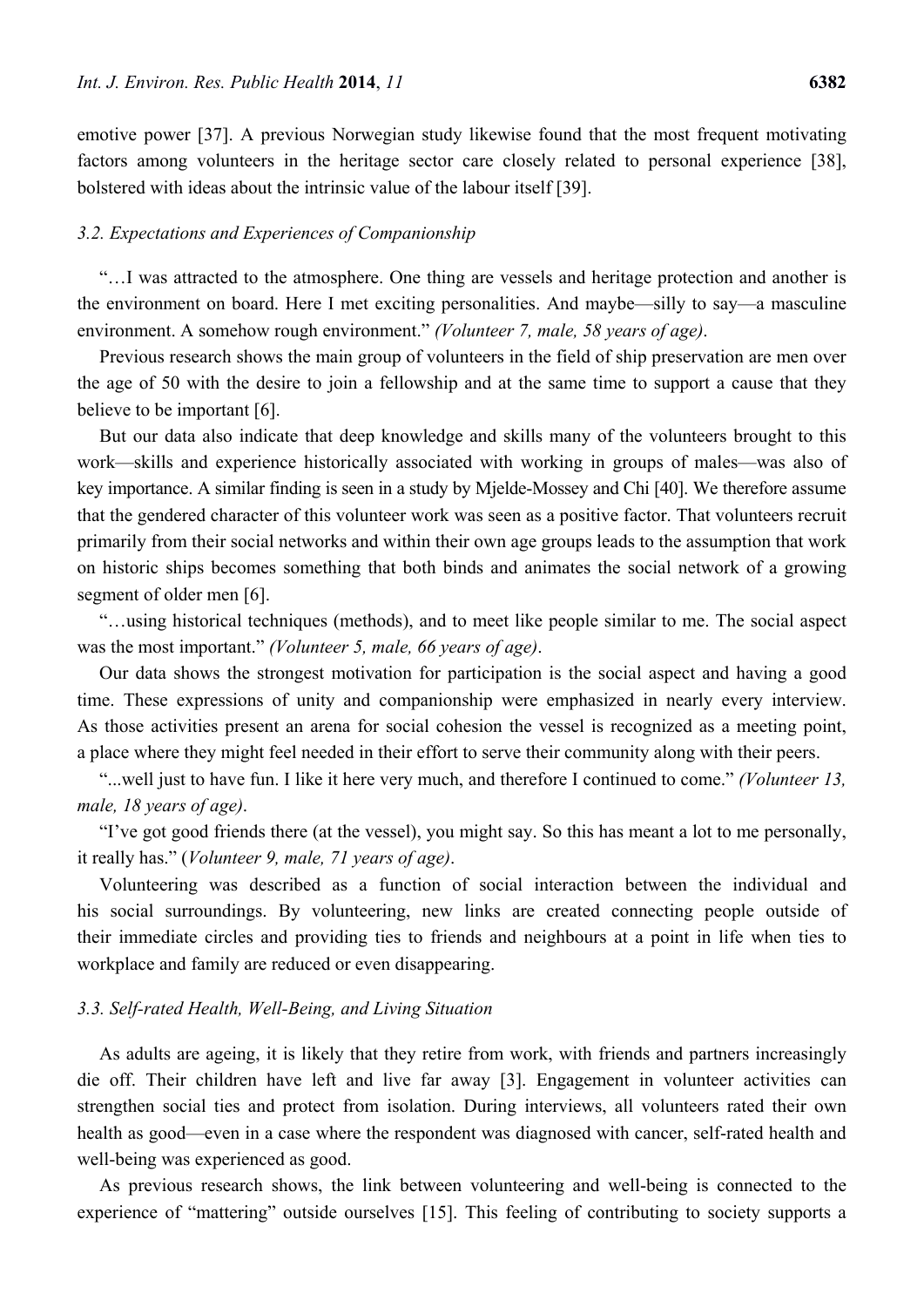feeling of satisfaction greater than the merely hedonic [15]. In this study, this well-being is a reservoir individuals can draw on when experiencing disease or ill health. Such connection to others having a positive health impact is statistically supported in earlier findings [15,32], as well as being supported by Casiday, Kinsman, Fisher and Bambra [41], who found that volunteering can increase volunteers' longevity, improve mental health, keep them fitter and enable them to cope better with illness when it occurs. Other research found that volunteers were at lower risk for mortality, especially those who volunteered more regularly and frequently [1].

The social capital volunteering builds is robustly related to subjective experience of well-being, happiness, and life satisfaction, both directly and through its impact on health [42].

"...to be able to experience something like... something that would end up in a two-month long boat trip... us being such an attention all along the coast… I could never have dreamed of that." *(Volunteer 9, male, 71 years of age).*

The feeling of being needed, respected, and appreciated girds the experience of positive self-worth. This feeling of self-worth is created by volunteering was a subtext during the interviews but surprisingly was not often directly communicated.

"My health is good, although I have cancer. So I'm ok." (*Volunteer 12, male, 66 years of age)*.

Self-rated health is an indicator of physical well-being. Studies indicate that areas with higher volunteer rates have lower mortality rates and less incidence of heart disease. This indicates that volunteers are more likely to experience positive health benefits that those who do not [32,43]. Even when controlled for variables such as age, health, and gender research has found that volunteering is most likely prolonging the lifespan of the individual [44].

"My health is good... Maybe I feel a bit responsible for the folks at home. I should also be home sometimes." *(Volunteer 10, male, 18 years of age)*.

Self-rated health was experienced as non-important by one of the young informants as a hindrance to volunteering, but in contrast to elder volunteers, responsibilities at home and to family was mentioned as a competing factor. Older respondents tended to express the alternative to volunteering in terms of "sitting at home", which suggests possible resignation to inactivity—while the young expressed the alternative as "going around at home", suggesting rather impatience and boredom.

"It's great to have something to do when I am not working. Or else I will just be going around at home." *(Volunteer 13, male, age 18)*.

"The social part is of importance... since I am retired now—you know—I am just sitting at home." *(Volunteer 2, male, age 70).*

The diverse living situation of those two volunteers demonstrate a different approach to volunteer activities.

## *3.4. Experience of Empowerment*

"I started a little careful... what I expected was related to historical technique but also to meet other like-minded people. The social was the most important thing... Now I meet the people who are on the line with me right away... I wish to continue. It's clear that when you retire, it's important to have something that is so meaningful." *(Volunteer 5, male, 66 of age)*.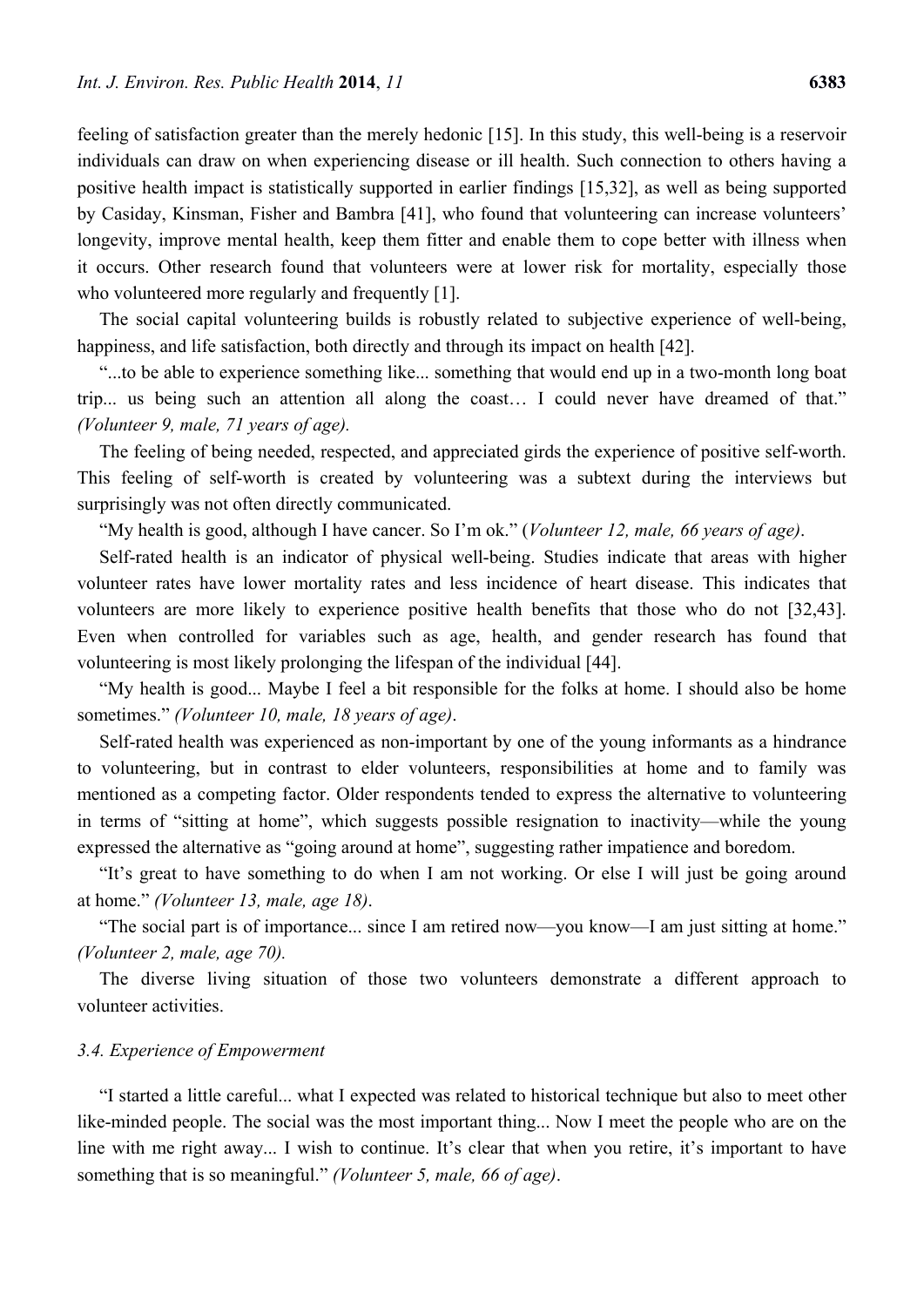Here the experience of empowerment was seen as a process in interactive stages in which the individual's own awareness of the value of participation expands and leads to developing new relationships, skills, and forms of knowledge, and enhancing self-esteem.

Volunteering is not only an advantage for the community, but has also a positive impact for the individual volunteer [15,31,32]. Elderlies and especially older men are a group exposed to processes leading to marginalization and loneliness. This might be counteracted by participation in activities enforcing one's own social network and hence social capital [33].

# **4. Conclusions**

The results of our study indicated four major reasons for participation: the feeling of unity and companionship, a relationship to the individual ship, a more general relationship to the region or its nautical environment, and the experience of empowerment. All volunteers included in this study highlighted these as motivating factors, but differed in sequence and weighting. A strong connection between volunteering and the concept of salutogenesis—processes that foster health—is clearly shown. These results emphasize that volunteering contributes to social capital among those directly networked. In the domain of national heritage, such activities and the objects preserved encourage reflection on collective cultural history, enhancing social cohesion and communal identity in the face of the destabilizations wrought by modernity and post-modernity. Indeed, the feeling of loss that something experienced as important is disappearing (among objects, traditions, and concepts) that might create feelings of loss of identity here provokes an individually and civically salutogenic response. In this case, these diverse benefits are made possible by the initial investment of government grants and project funding.

Projects such as volunteering on historic ships attract primarily skilled men in higher age groups. As men in this category are broadly lacking available volunteer opportunities, favoring such projects can usefully be part of public-health policies.

Although the 14 interviews shows individual examples of higher rating of well-being and health benefits from volunteering on historic ships, we cannot provide statistical proof of health impact given the research design. But evidence from other studies shows that volunteers with similar characteristics display higher self-perceived health and longer lifespan. In this context we conclude that tailored activities targeting certain gender and age groups, especially those with currently fewer volunteer opportunities—and hence missed opportunities for making a unique social contribution—will have a positive effect on basic markers of health.

Further research is needed to outline gender and age-specific preferences to maximize the opportunities and the social and health benefits of volunteering, as an aspect of optimizing public-health policies in the future.

#### **Acknowledgments**

We wish to thank the Directorate for Cultural Heritage for supporting the project, the informants for being available for interviewing and the two anonymous reviewers for constructive comments and suggestions.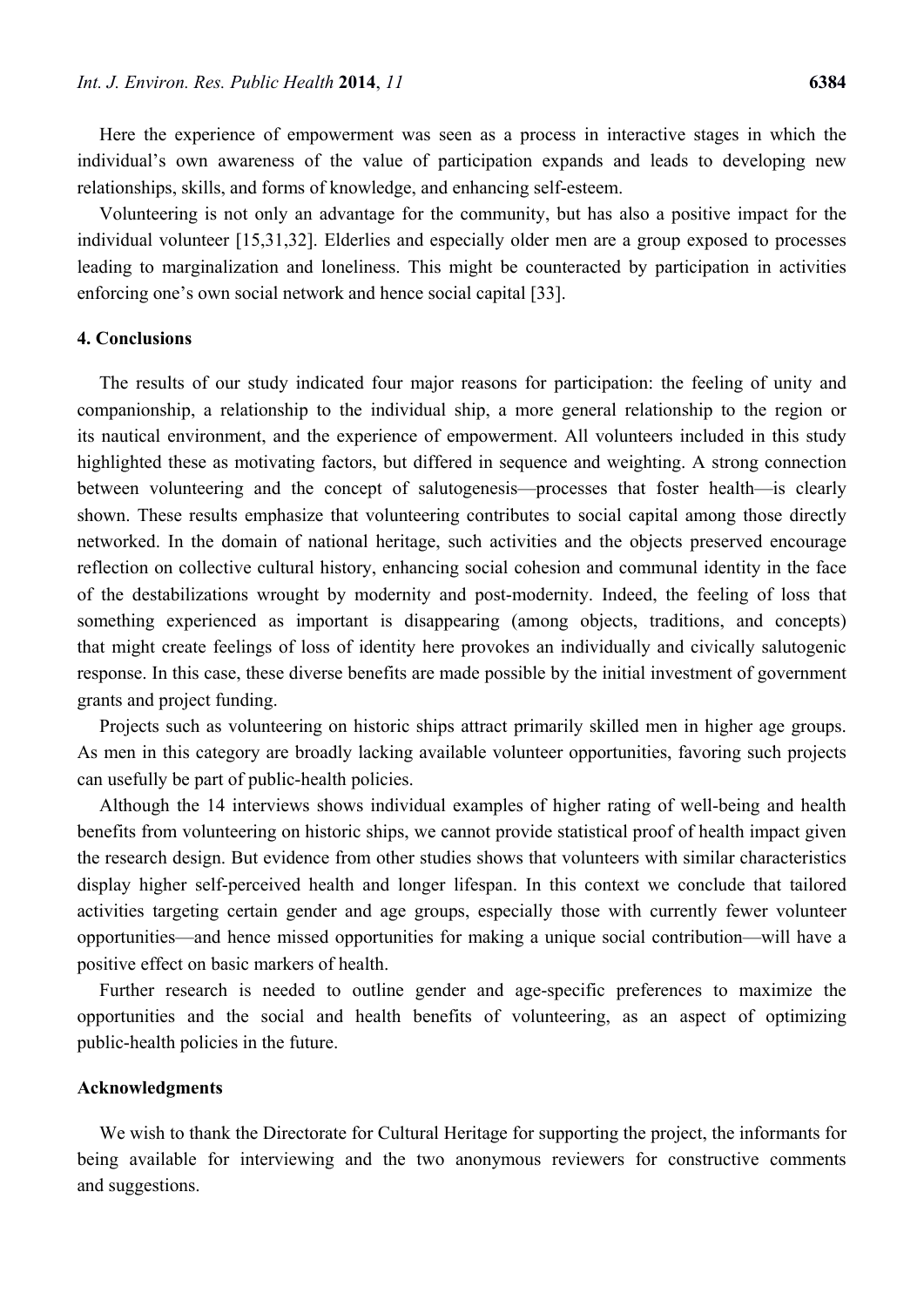## **Author Contributions**

Ursula S. Goth and Erik Småland are the authors of this article. Both authors jointly initiated the article. Erik Småland as project leader applied for ethics approval and was responsible for obtaining the data. Ursula S. Goth gave literature guidance. The authors worked together analyzing and interpreting the results.

## **Conflicts of Interest**

The authors declare no conflict of interest.

## **References**

- 1. Konrath, S.; Fuhrel-Forbis, A.; Lou, A.; Brown, S. Motives for volunteering are associated with morality in older adults. *Health Psychol.* **2012**, *31*, 87–96.
- 2. Lorentzen, H.; Dugstad, L. *Den Norske Dugnaden. Historie, Kultur og Felleskap*; Høgskoleforlaget: Oslo, Norway, 2011. (in Norwegian)
- 3. Gjertsen, H. *Tap av Ektefelle i Elder år—Sorg Mestring*; Senter for Aldersforkning i Tromsø: Tromsø, Norway, 2006. (in Norwegian)
- 4. Salamon, L.M.; Sokolowski, S.W.; List, R. Global Civil Society: An Overview. In *Global Civil Society Dimensions of the Nonprofit Sector*; Salamon, L.M., Sokolowski, S.W., Eds.; Kumarian Press: Bloomfield, NJ, USA, 2004; Volume 2.
- 5. Sivesind, K.H. *Frivillig Sektor i Norge 1997–2004*; Institutt for Samfunnsforskning: Oslo, Norway, 2007. (in Norwegian)
- 6. Goth, U.S.; Småland, E. Civic engagement and social capital in ship-preservation work in Norway: The scope, impact, and demographics of formal volunteering and publicly funded engagement. *Nord. J. Soc. Res.* **2013**, *4*, 139–162.
- 7. WHO Europe. Addressing the Social Determinants of Health: The Urban Dimension and The Role of Local Government. Available online: http://www.euro.who.int/\_\_data/assets/ pdf\_file/0005/166136/UrbanDimensions.pdf (accessed on 14 February 2014).
- 8. Viswanath, K.; Steele, W.R.; Finnegan, J.R. Social capital and health: civic engagement, community size, and recall of health messages. *Amer. J. Public Health* **2006**, *96*, 1456–1461.
- 9. Putnam, R.D. *Bowling Alone: The Collapse and Revival of American Community*; Simon and Schuster: New York, NY, USA, 2000.
- 10. Berkman, L.; Glass, T. Social Integration, Social Networks, Social Support, and Health. In *Social Epidemiology*; Berkman, L., Kawachi, I., Eds.; Oxford University Press: Oxford, UK, 2000; pp. 137–173.
- 11. Småland, E. *"Det Ektaste av Alt"—Etablering av Lokale Vernepraksisar i Fartyvernet*; Norsk Forening for Fartøyvern: Oslo, Norway, 1995. (in Norwegian)
- 12. Christensen, D.A.; Strømsnes, K.; Wollebæk, D. *Organisasjonene i Hordaland, 1999–2009*; Senter for Forskning på Sivilsamfunn og Frivillig Sector: Oslo, Norway, 2011. (in Norwegian)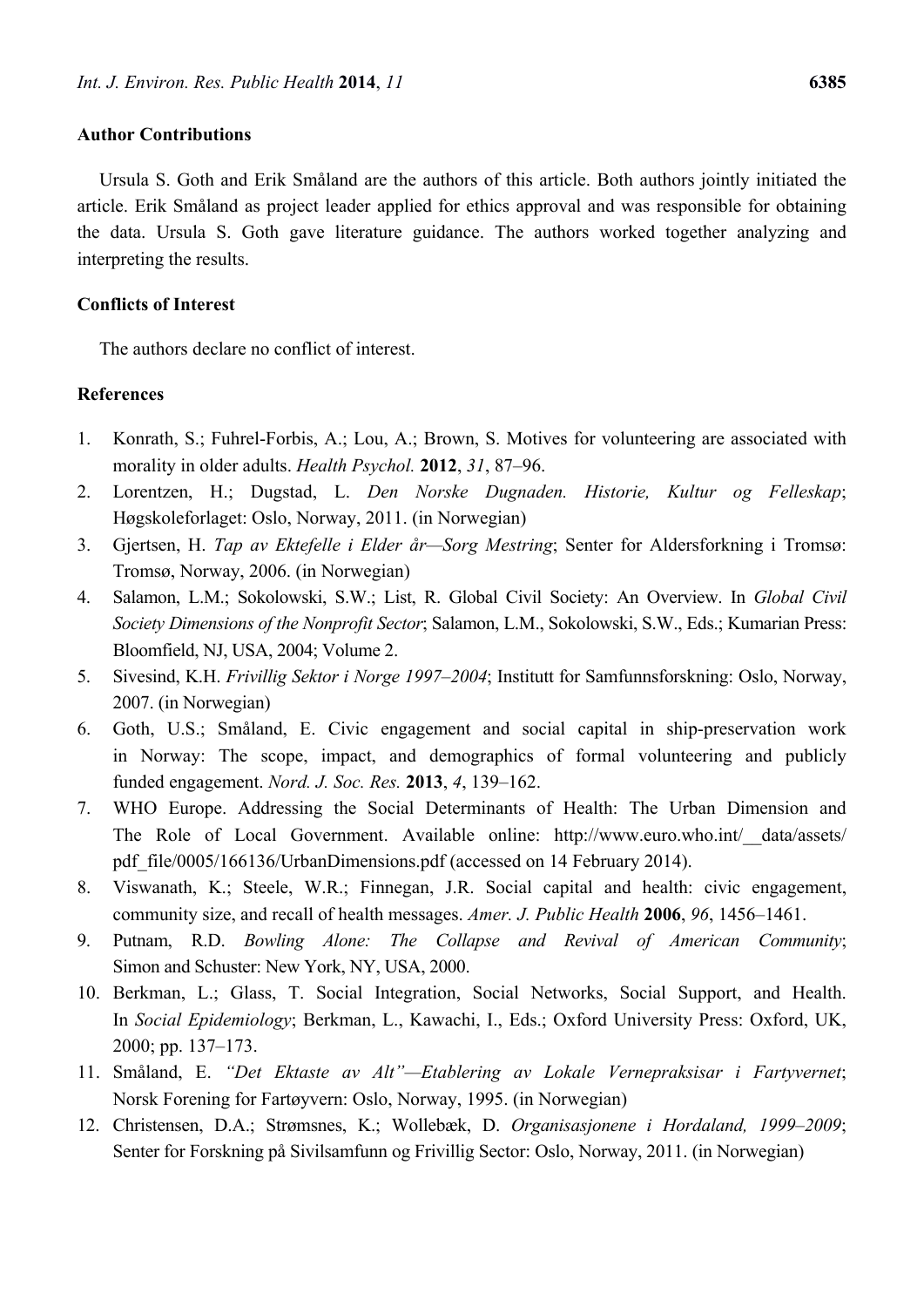- 13. Wollebæk, D.; Sivesind, K.H. *Fra Folkebevegelse til Filantropi. Frivillig Innsats i Norge 1997–2009*; Senter for Forskning på Sivilsamfunn og Frivillig Sektor: Oslo, Norway, 2010. (in Norwegian)
- 14. Atchley, R.C. A continuity theory of normal aging. *Gerontologist* **1989**, *29*, 183–190.
- 15. Piliavin, J.A.; Siegel, E. Health benefits of volunteering in the Wisconsin longitudinal study. *J. Health Soc. Behav.* **2007**, *48*, 450–460.
- 16. Nesbit, R. The influence of major life cycle events on volunteering. *Nonprofit Volunt. Sect. Q.*  **2012**, *41*, 1153–1174.
- 17. Statistics Norway. Survey of Living Conditions, 2011. Organization Activity. Available online: http://www.ssb.no/orgakt/ (accessed on 24 December 2012).
- 18. Wollebæck, D.; Selle, P.; Lorentzen, H. *Frivillig Innsats. Sosial Integrasjon, Demokrati og Økonomi*; Fagbokforlag: Bergen, Norway, 2000. (in Norwegian)
- 19. Cooperation for National and Community Service. *The Health Benefits of Volunteering: A Review of Recent Research*; Office of Research and Policy and Development: Washington, DC, USA, 2007.
- 20. Blau, P.M. A theory of social integration. *Amer. J. Sociol.* **1960**, *65*, 545–555.
- 21. Higgins, T.E. Value from hedonic experience and engagement. *Amer. Psychol. Assoc.* **2006**, *113*, 439–460.
- 22. Ryff, C.D.; Singer, B.H. Best news yet on six-factor model of well being. *Soc. Sci. Res*. **2006**, *35*, 1103–1119.
- 23. Huta, V.; Pelletier, L.G.; Baxter, D.; Thomson, A. How eudaimonic and hedonic motives relate to the well-being of close others. *J. Posit. Psychol.* **2012**, *7*, 399–404.
- 24. WHO. Ottawa Chatre for Health Promotion. Available online: http://www.euro.who.int/\_\_data/ assets/pdf\_file/0004/129532/Ottawa\_Charter.pdf (accessed on 13 February 2014).
- 25. Ping-Kwong, K. Empowering elderly people: A community work approach. *Community Develop. J.*  **1996**, *31*, doi:10.1093/cdj/31.3.230.
- 26. Constitution of the World Health Organisation. In *Basic Documents*, 45th ed.; WHO: Geneva, Switzerland, 2006.
- 27. Lum, T.Y. The effects of volunteering of the physical and mental health of older people. *Res. Aging* **2005**, *27*, 31–55.
- 28. Morrow-Howell, N.; Hinterlong, J.; Rozario, P.A.; Tang, F. Effects on volunteering on the well-being of older adults. *J. Gerontol. Ser. B-Psychol. Sci.* **2003**, *58*, 137–145.
- 29. Smith, D.H. Growth of research associations and journals in the emerging discipline of altrustics. *Nonprofit Volunt. Sect. Q*. **2013**, *42*, 638–656.
- 30. Jenkinson, C.E.; Dickens, A.P.; Jones, K.; Thompson-Coon, J.; Taylor, R.S.; Rogers, M.; Bambra, C.L.; Lang, I.; Richards, S.H. Is volunteering a public health intervention? A systematic review and meta-analysis of the health and survival of volunteers. *BMC Public Health* **2013**, *13*, doi:10.1186/1471-2458-13-773.
- 31. Gottlieb, B.H.; Gillespie, A.A. Volunteerism, health, and civic engagement in older adults. *Can. J. Aging* **2008**, *27*, 399–406.
- 32. Hill, P.L.; Turiano, N.A. Purpose in life as a predictor of mortality across adulthood. *Psychol. Sci*. **2014**, *25*, doi:10.1177/0956797614531799.